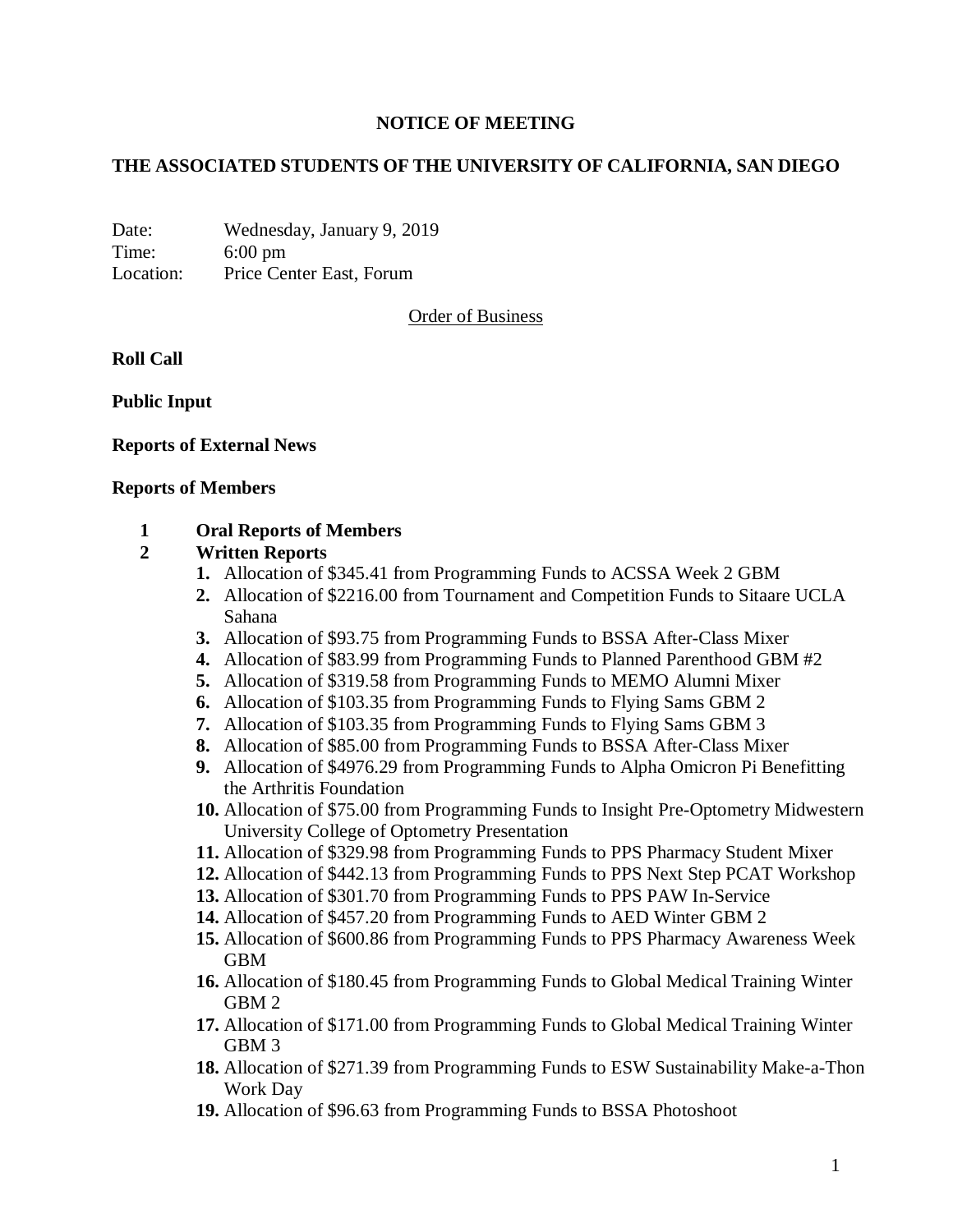- **20.** Allocation of \$249.30 from Programming Funds to kunFUSION Team Banquet
- **21.** Allocation of \$146.74 from Programming Funds to Redeemer's Grace Church Doubt Night
- **22.** Allocation of \$597.61 from Programming Funds to The Lab Art Counts 2019
- **23.** Allocation of \$808.95 from Programming Funds to SASE Dining with Professional
- **24.** Allocation of \$5000.00 from Programming Funds to Quidditch Yule Ball 2019
- **25.** Allocation of \$400.62 from Programming Funds to ACSSA Week 5
- **26.** Allocation of \$150.99 from Programming Funds to SUMS Board Game Night
- **27.** Allocation of \$6363.00 from Programming Funds to Chinese Students Scholars Association Spring Festival Gala
- **28.** Allocation of \$458.50 from Programming Funds to MSA GBM 3
- **29.** Allocation of \$121.00 from Programming Funds to Chancellor's Scholars Alliance Movie Night
- **30.** Allocation of \$96.98 from Programming Funds to Chem-E-car Project GBM 4
- **31.** Allocation of \$2974.06 from Programming Funds to BMES Bioengineering Career Fair
- **32.** Allocation of \$23.04 from Programming Funds to Microtomes Talk
- **33.** Allocation of \$96.98 from Programming Funds to Chem-E-Car Project GBM 5
- **34.** Allocation of \$85.00 from Programming Funds to Insight Pre-Optometry Western University Presentation
- **35.** Allocation of \$23.04 from Programming Funds to Microtomes GBM 2
	- Nathan Park

### **Reports of Senator Projects**

### **Question Time**

### **Reports of Committees**

- **1** Finance Committee
- **2** Legislative Committee

### **Special Orders**

**1** Special Presentation by Nathan Park regarding Status of AS Programming Funding

### **Unfinished Business**

**New Business**

**Open Forum**

**Roll Call**